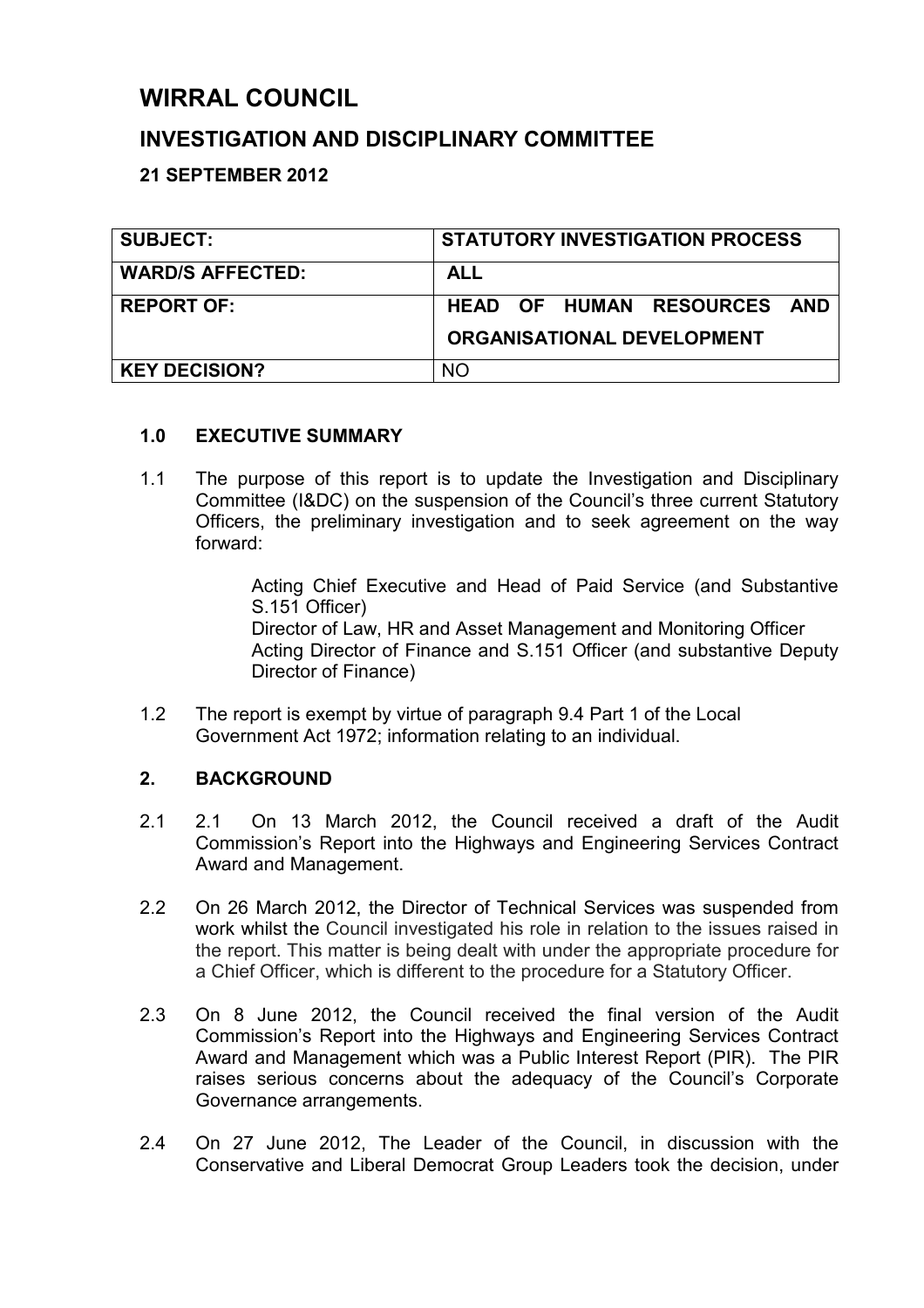delegated authority and after taking external legal advice, to suspend the above mentioned Statutory Officers whilst an investigation took place.

- 2.5 On 28 June 2012, the Acting Chief Executive (and Head of Paid Service), the Council's Director of Law, HR and Asset Management (and Monitoring Officer) and Acting Director of Finance (and Section 151 Officer) were suspended from work.
- 2.6 Council on the 16 July 2012 received a report into the statutory investigation process in relation to the Council three Statutory Officers:

Acting Chief Executive and Head of Paid Service (and Substantive S.151 Officer) Director of Law, HR and Asset Management and Monitoring Officer

Acting Director of Finance and S.151 Officer (and substantive Deputy Director of Finance)

2.7 Council resolved the following in relation to the statutory investigation process:

| 1 <sub>1</sub> | Given the concerns in the Public Interest Report considered at<br>Item 7, concerning the statutory roles of the Chief Executive<br>and Head of Paid Service, Director of Finance and Section 151<br>Officer and Director of Law, HR and Asset Management and<br>Monitoring Officer and the key roles they would need to play in<br>responding on behalf of the Council to the Public Interest<br>Report and the personal and professional difficulties in them<br>continuing in their roles during an investigation, confirms that<br>the three Officers named should be suspended whilst<br>investigation is undertaken. It is noted that the Council has<br>taken legal advice on these matters. |
|----------------|----------------------------------------------------------------------------------------------------------------------------------------------------------------------------------------------------------------------------------------------------------------------------------------------------------------------------------------------------------------------------------------------------------------------------------------------------------------------------------------------------------------------------------------------------------------------------------------------------------------------------------------------------------------------------------------------------|
| 2.             | Notes the current position set out in the Public Interest Report in<br>relation to the three Statutory Chief Officers below:<br>The Acting Chief Executive (and Head of Paid Service);<br>The Director of Law, HR and Asset Management<br>(and<br>Monitoring Officer); and<br>The Acting Director of Finance (and Section 151 Officer).                                                                                                                                                                                                                                                                                                                                                            |
| 3.             | Notes that all matters arising from the potential action against<br>council officers will be dealt with in strict confidence.                                                                                                                                                                                                                                                                                                                                                                                                                                                                                                                                                                      |
| 4.             | Agrees that an Investigation and Disciplinary Committee be<br>established in accordance with the Terms of Reference set out<br>in Appendix One of the report and that the Council's<br>Constitution be amended accordingly; and that these matters<br>be referred to the Committee henceforth.                                                                                                                                                                                                                                                                                                                                                                                                     |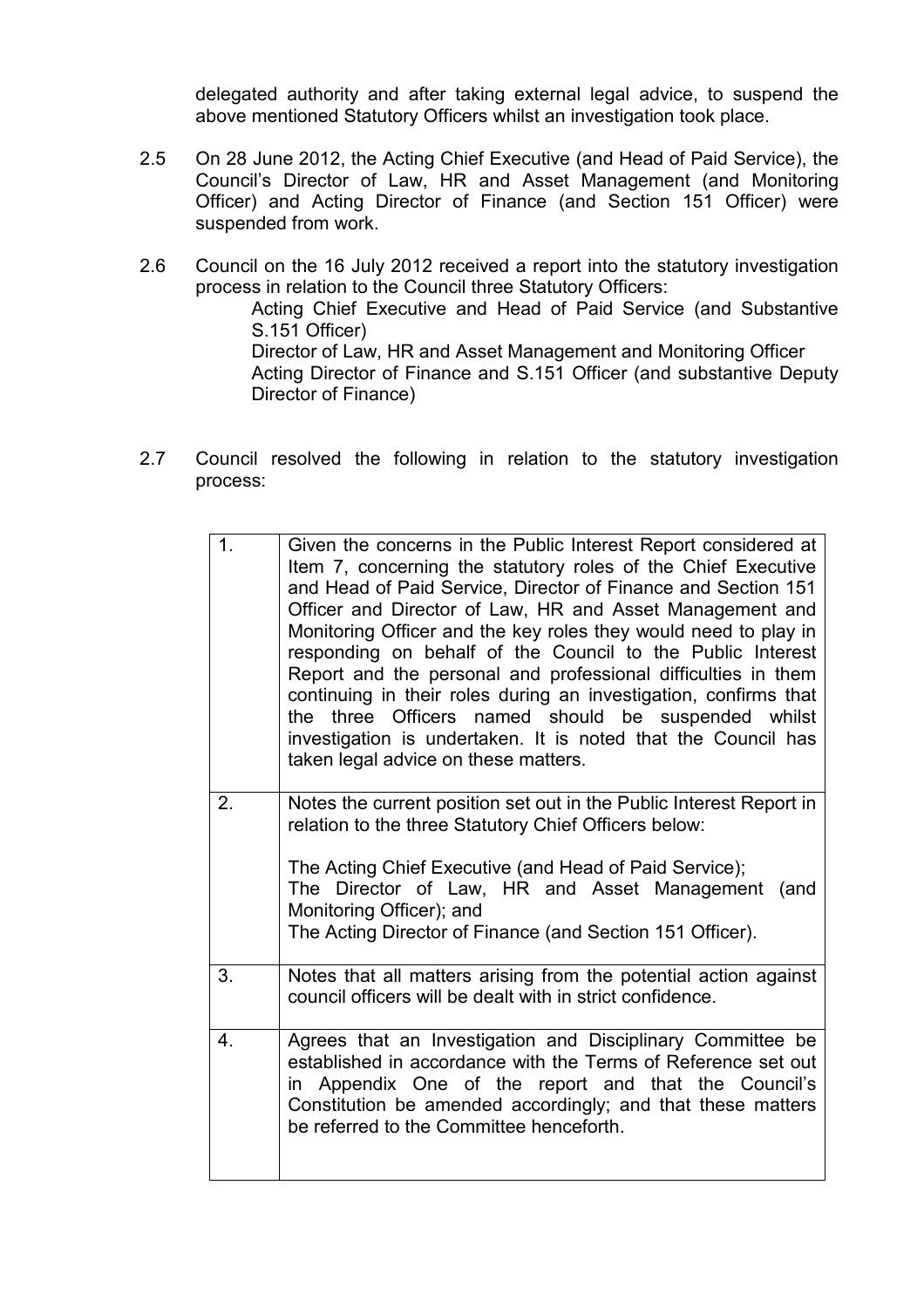| 5.       | Formally commissions a preliminary investigation in accordance<br>with the Terms of Reference set out in Appendix Two of this<br>report.                                                                                                                                                                       |
|----------|----------------------------------------------------------------------------------------------------------------------------------------------------------------------------------------------------------------------------------------------------------------------------------------------------------------|
| 6.       | Authorises the Head of Human Resources and Organisational<br>Development to appoint Mr Richard Penn to undertake the<br>preliminary investigation, referred to in the Report which shall<br>be considered by the Investigation and Disciplinary Committee.                                                     |
| 7.       | Authorises the Acting Director of Law, HR and Asset<br>Management to appoint Eversheds LLP as legal advisers to the<br>Council in relation to all legal issues arising from the PIR and<br>associated actions, including disciplinary action, upon such<br>terms that are considered appropriate and necessary |
| 10 $(e)$ | Also Recommended:<br>Chris Hyams also as Proper Officer for the purposes of any                                                                                                                                                                                                                                |
|          | employment related matters arising out of or in connection with<br>the PIR.                                                                                                                                                                                                                                    |

2.9 The I&DC met on 20 August 2012 to consider the suspension of the Statutory Officers and authorised the Head of HR and OD to seek the voluntary agreement of the three Statutory Officers to stay at home until the I&DC had received the preliminary investigation and concluded the next steps. In the event that the voluntary agreement was not reached the I&DC authorised the Head of HR and OD to issue a management instruction that the Statutory Officers concerned not attend work.

## **3. PROCEDURE FOR INVESTIGATING STATUTORY OFFICERS**

- 3.1 For Statutory Chief Officers, the process for the investigation of potential disciplinary issues and any subsequent disciplinary hearing must comply with provisions set out in the Local Authorities (Standing Orders) (England) Regulations 2001 and also with reference to the model disciplinary procedure and guidance set out in the JNC Conditions for Local Authority Chief Executives National Salary Framework and Conditions of Service Handbook (JNC Handbook).
- 3.2 The keys stages of the investigation and, if appropriate, disciplinary process are as follows:
- a) A preliminary investigation is commissioned by the Council and an Investigating Officer appointed. The preliminary investigation must ensure Statutory Officers have the opportunity to make representations and provide relevant evidence.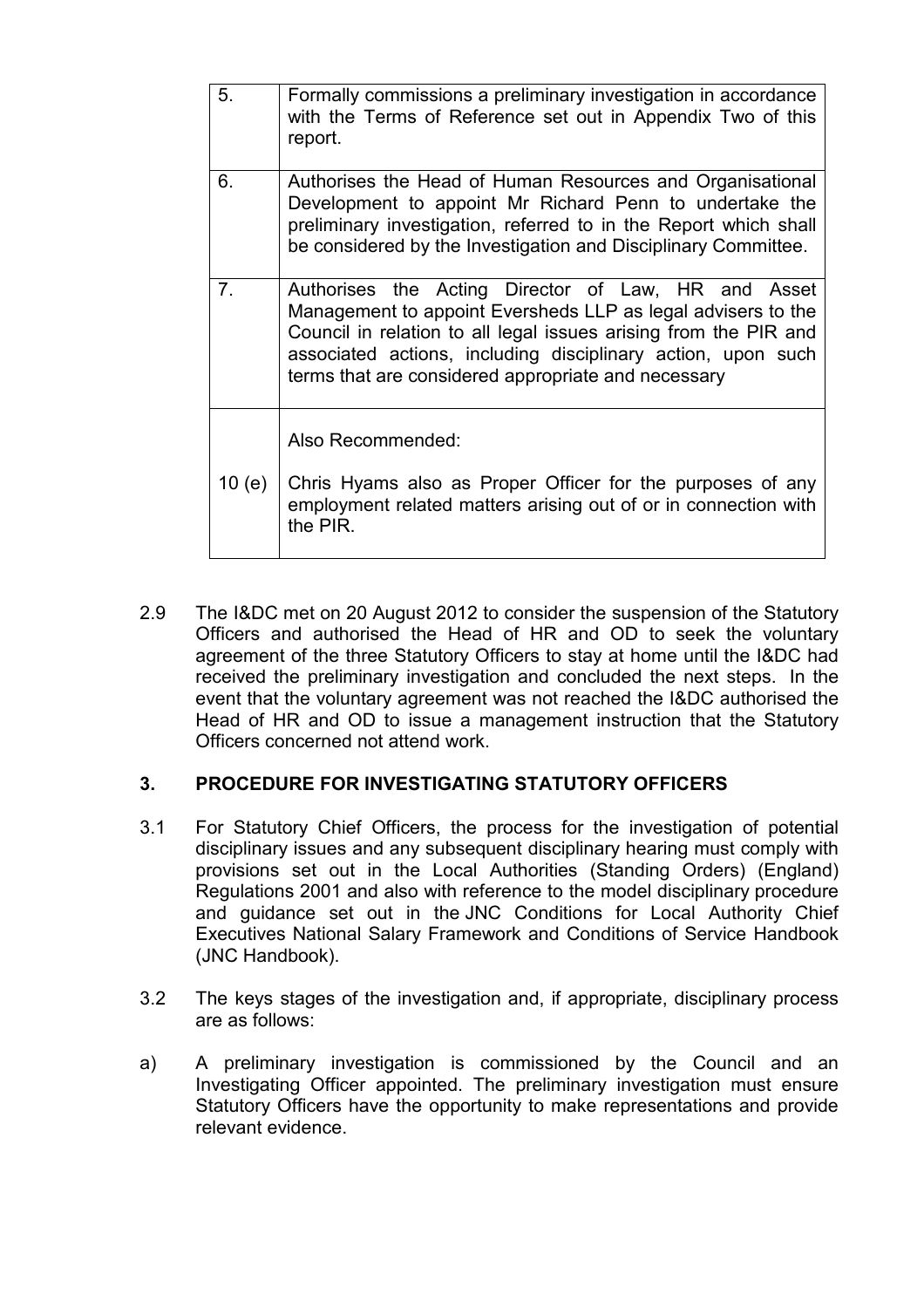An Investigating and Disciplinary Committee (I&DC) receives the preliminary investigation report and considers its findings. On 16 July 2012, Council was requested to approve arrangements for the establishment of the I&DC (see Paragraph 5). All Statutory Chief Officers can make representations at the I&DC meeting.

- b) The I&DC decide whether:
	- The concerns raised require no further formal action under the procedure; or
	- The concerns raised should be referred to a Designated Independent Person (DIP)

If the I&DC consider that there is a potential case to answer, a Designated Independent Person must be appointed to undertake a further, detailed investigation.

c) The nomination for a Designated Independent Person must be agreed between the I&DC and each Statutory Officer (if there is a failure to agree, the matter is referred to Secretary of State to nominate a Designated Independent Person).

 The Designated Independent Person will undertake investigation and produce a report setting out his/her findings and recommendations for action that the I&DC may take.

- d) The I&DC will consider the report of the Designated Independent Person and also give each Statutory Chief Officer the opportunity to state his case before making a decision. In accordance with the JNC Handbook, having considered any other associated factors the Investigating and Disciplinary Committee may:
	- Take no further action;
	- Recommend informal resolution or other appropriate procedures;
	- Refer back to the Designated Independent Person for further investigation and report;
	- Take disciplinary action against the Statutory Officer short of dismissal; or
	- Recommend dismissal of the Statutory Chief Officer to the Council.
- e) In the event that the I&DC propose/recommends dismissal of any of the Statutory Chief Officers, there is a requirement to follow an Executive Objections procedure.

 The Executive Objections Procedure in the JNC Handbook states that The I&DC will inform the Proper Officer `that it is proposing/recommending to the Council that a Statutory Chief Officer should be dismissed and that the Executive Objections procedure should commence.

The I&DC will consider any objections received from the Executive Objections Procedure and satisfy itself as to whether any of the objections are both material and well founded.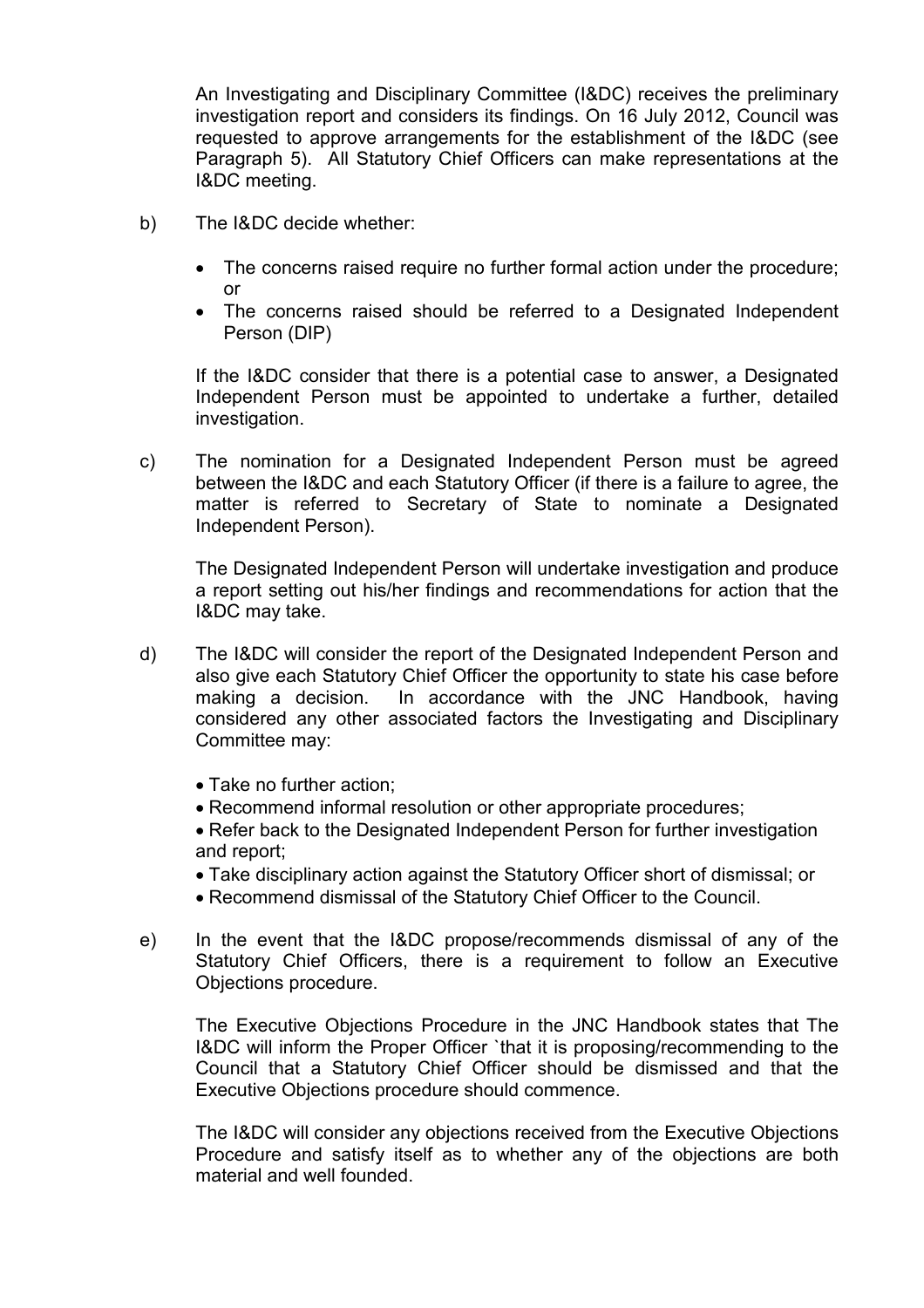If they are, the I&DC will consider the objections in accordance with the JNC Handbook, for example, consider the impact of the Executive Objections on the report of the Designated Independent Person and relevance to the sanction, commission further investigation by the Designated Independent Person and report if required etc.

 If, having satisfied itself that there are no material and well-founded objections to the proposal/recommendation to dismiss, the Statutory Chief Officer will be notified of the decision and the proposal/recommendation referred to Council along with any necessary material (e.g. the Designated Independent Person's Report).

f) Where the I&DC proposes/recommends dismissal, the Regulations require the Council to approve the dismissal before any notice of dismissal is issued. The Council must therefore consider the proposal/recommendation from the I&DC and reach a recommendation before a Statutory Chief Officer can be dismissed. The Statutory Chief Officer has the opportunity to put forward their case to Council before a decision is reached by Council.

 The hearing of the matter by the Council will also fulfil the statutory appeal function.

g) With regards to appeals against dismissal, the Council's Employment and Appointments Committee will consider any such appeal.

#### **4.0 STATUTORY AND INDICATIVE TIMESCALES**

- 4.1 An important principle when potentially taking disciplinary action is that the process should be conducted expeditiously and fairly. There is, therefore, a need to conduct investigations with appropriate thoroughness, to arrange hearings in a timely manner and allow for appropriate and necessary representation. It is not in the interests of the Council or the Statutory Chief Officers if proceedings are allowed to progress without a sense of urgency and importance.
- 4.2 The JNC Handbook does not set out explicit timescales except those relating to the specific reference in the Local Authority (Standing Orders) (England) Regulations 2001 for the suspension of Statutory Officers (which must last no longer than 2 months unless directed by the Designated Independent Person (DIP).

#### **5.0 CURRENT POSITION**

5.1 The Independent Investigator, Mr Penn has concluded the preliminary Investigation. Attached is a copy of his report in respect of:

> Acting Chief Executive and Head of Paid Service (and Substantive S.151 Officer) Director of Law, HR and Asset Management and Monitoring Officer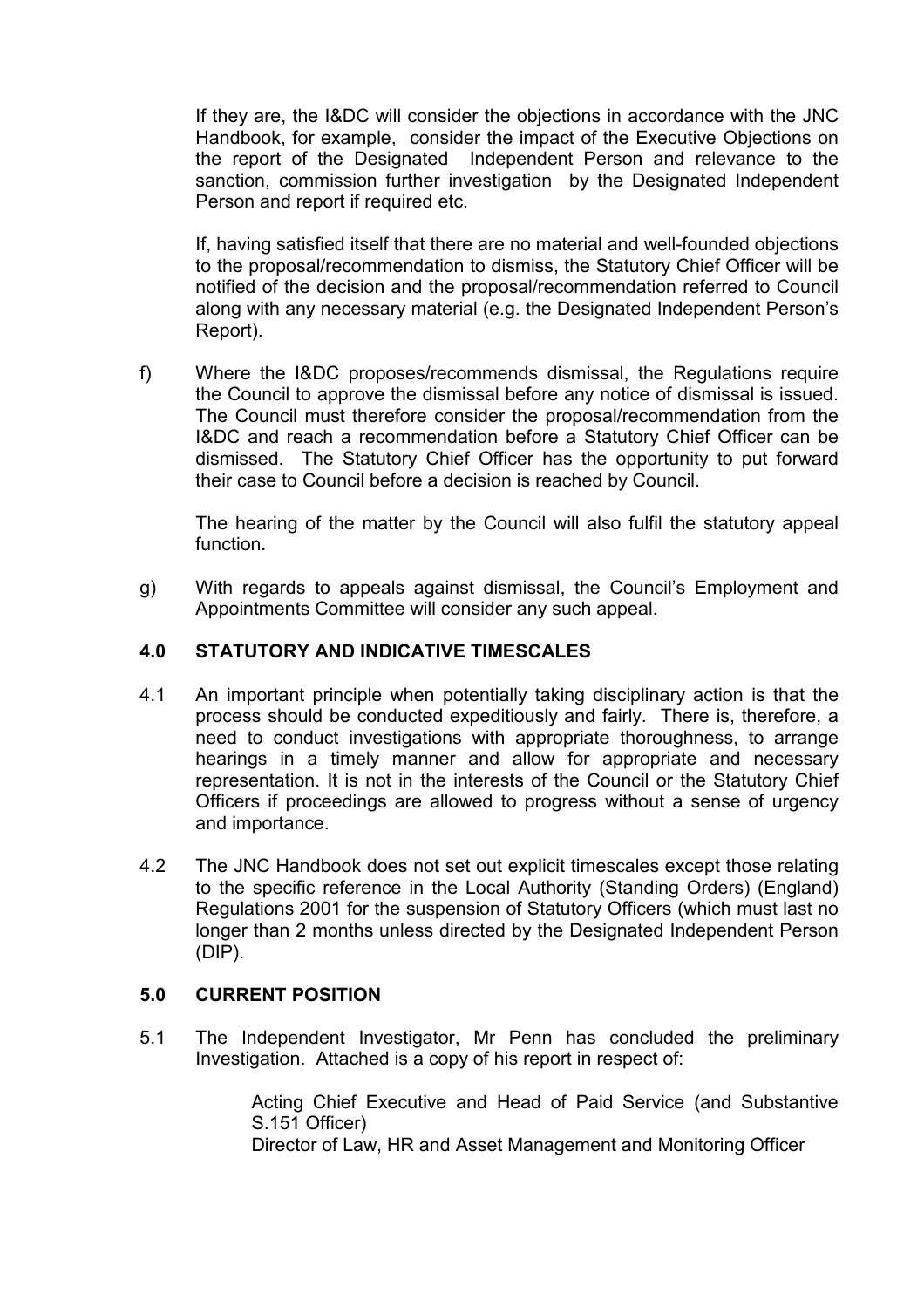Acting Director of Finance and S.151 Officer (and substantive Deputy Director of Finance)

5.2 The I&DC is asked to consider the report of Richard Penn and make a decision

#### 5.3 **Options**

The available options are as follows:

 Option 1 – Decide that the concerns raised require no further formal action under the procedure;

or

Option 2 – Decide that the concerns do require further formal action.

 The Statutory Officers should be written to setting out the allegations and providing them with any evidence. The I&DC will then meet again on 15 October 2012. The Statutory Officers would be invited to attend the meeting to make oral or written representations. At the meeting on 15 October 2012 the I&DC would need to decide whether the issue requires no further formal action or the issue should be referred to a Designated Independent Person.

Option 3 – Consider the reports. Defer a decision, whilst further options are explored further

Option 4 - Consider the reports. Reach a decision; defer further action whilst further options are explored further

5.4 It is therefore recommended that the I&DC considers the report of Richard Penn and all options available to them.

#### **6.0 RELEVANT RISKS**

6.1 The Council is required to follow the Statutory process and meet all legal and contractual obligations. The options seek to reduce the risk of challenge to the process.

#### **7.0 OTHER OPTIONS CONSIDERED**

7.1 Options are outlined at paragraph 5.4.

#### **8.0 CONSULTATION**

.8.1 Not applicable.

#### **9.0 IMPLICATIONS FOR VOLUNTARY, COMMUNITY AND FAITH GROUPS**

9.1 Not applicable.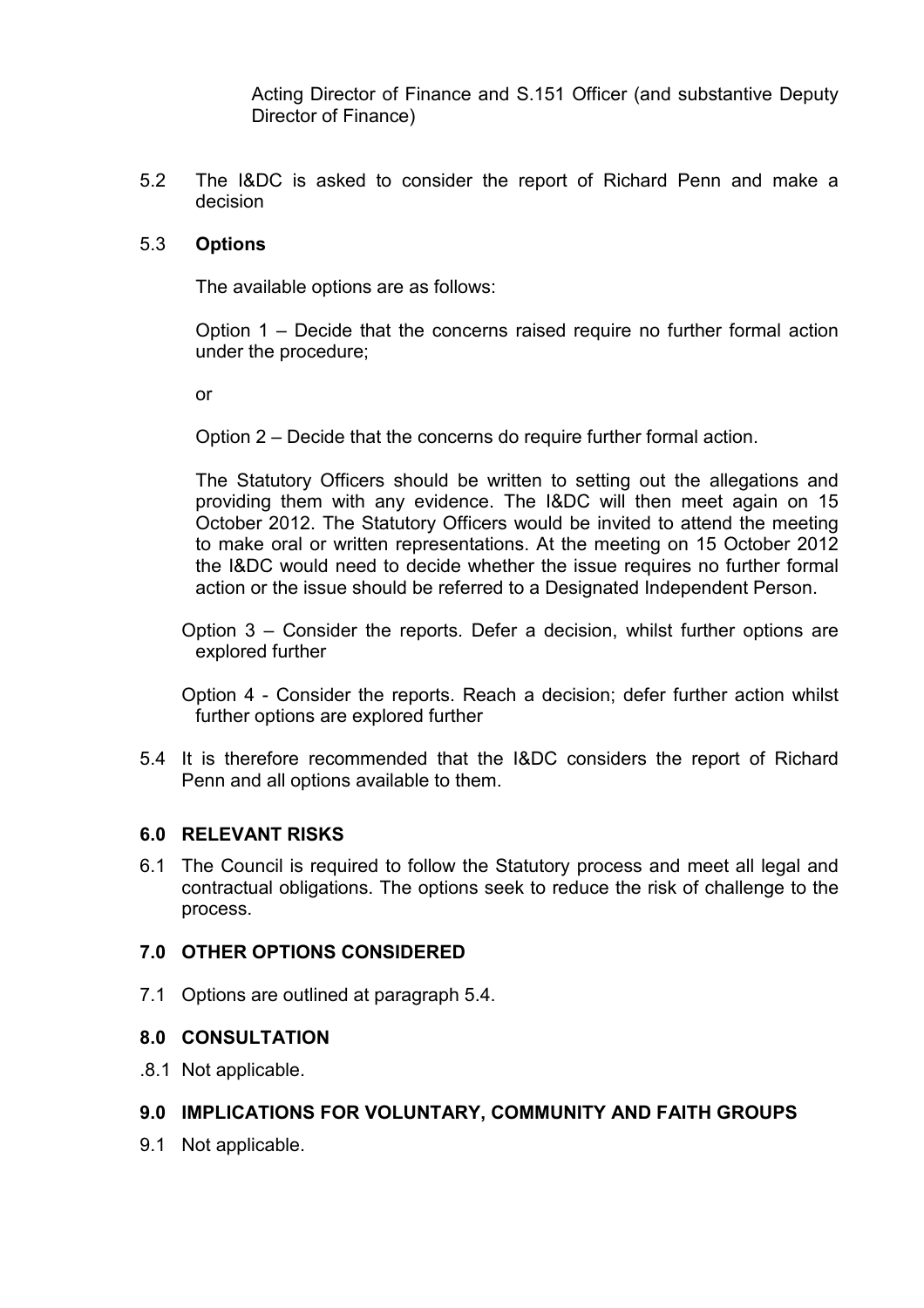## **10.0 RESOURCE IMPLICATIONS: FINANCIAL; IT; STAFFING; AND ASSETS**

10.1 Resources implications set out in report.

## **11.0 LEGAL IMPLICATIONS**

11.1 Legal implications set out in report.

## **12.0 EQUALITIES IMPLICATIONS**

12.1 All relevant equality implications shall be complied with. EIA is not required.

## **13.0 CARBON REDUCTION IMPLICATIONS**

13.1 Not applicable.

#### **14.0 PLANNING AND COMMUNITY SAFETY IMPLICATIONS**

14.1 Not applicable.

## **15.0 RECOMMENDATION/S**

- 15.1 The I&DC note progress of the preliminary investigation; and
- 15.2 The I&DC agree the way forward in relation to the three Statutory Officers as outlined in paragraph 5.3.

| <b>REPORT AUTHOR: CHRIS HYAMS</b> |                                |  |               |  |  |                              |  |
|-----------------------------------|--------------------------------|--|---------------|--|--|------------------------------|--|
|                                   |                                |  | Head of Human |  |  | Resources And Organisational |  |
|                                   | Development                    |  |               |  |  |                              |  |
|                                   | Telephone 0151 691 8590        |  |               |  |  |                              |  |
|                                   | email chrishyams@wirral.gov.uk |  |               |  |  |                              |  |

## **APPENDICES**

| Appendix One          | Committee                              |  | Terms of Reference for Investigating and Disciplinary |  |
|-----------------------|----------------------------------------|--|-------------------------------------------------------|--|
| Appendix Two          |                                        |  | Terms of Reference for Preliminary Investigation      |  |
| <b>Appendix Three</b> | Draft letter to the Statutory Officers |  |                                                       |  |

## **REFERENCE MATERIAL**

*(Include background information referred to or relied upon when drafting this report, together with details of where the information can be found. There is no need to refer to publicly available material: e.g. Acts of Parliament or Government guidance.)*